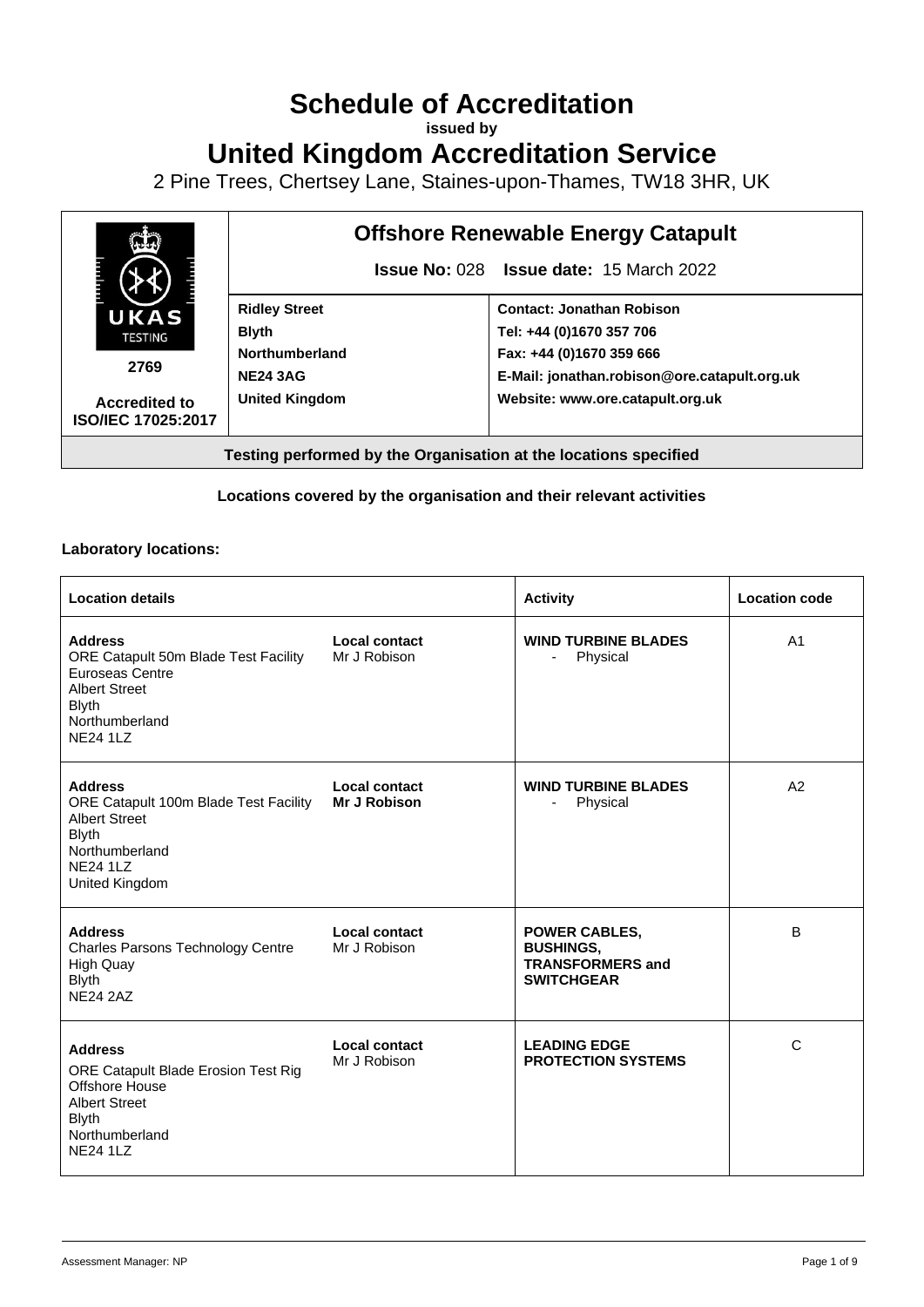

| Materials/Products tested                                                      | measured/Range of<br>measurement                                                                                                                                                                                                                                                                                                                                                                                                                                    | Standard specifications/<br>Equipment/Techniques<br>used                                                                                                                  | Location<br>Code |
|--------------------------------------------------------------------------------|---------------------------------------------------------------------------------------------------------------------------------------------------------------------------------------------------------------------------------------------------------------------------------------------------------------------------------------------------------------------------------------------------------------------------------------------------------------------|---------------------------------------------------------------------------------------------------------------------------------------------------------------------------|------------------|
| <b>WIND TURBINE BLADES</b><br>(ORE Catapult 50m Blade<br><b>Test Facility)</b> | Type of test/Properties<br><b>Physical testing</b><br>Full-scale testing of rotor<br>blades:<br>Static testing<br>Fatigue testing<br>Natural frequency testing<br>Centre of Gravity and mass<br><b>Test Facility limiting</b><br>dimensions:<br>Hub Centre: 4.2 m above floor<br>Hub Centre: 15 m from winch<br>wall<br>Floor to roof: 10 m<br>Max individual force: 400 kN<br>Max strain: $10,000 \mu$ strain<br>Max Laser distance: 20 m<br>String pots: 0 - 15 m | IEC 61400-23:2014<br>excluding<br>cl. 10.4.3, Creep,<br>$\bullet$<br>Mass distribution,<br><b>Stiffness</b><br>distribution<br>cl. 11.1, Blade<br>$\bullet$<br>sectioning | A1               |
|                                                                                | Surface Temperature: 0-50 °C<br>nominal<br><b>Four Wire Resistance</b><br>measurement: 0-1000 $\Omega$                                                                                                                                                                                                                                                                                                                                                              |                                                                                                                                                                           |                  |

# DETAIL OF ACCREDITATION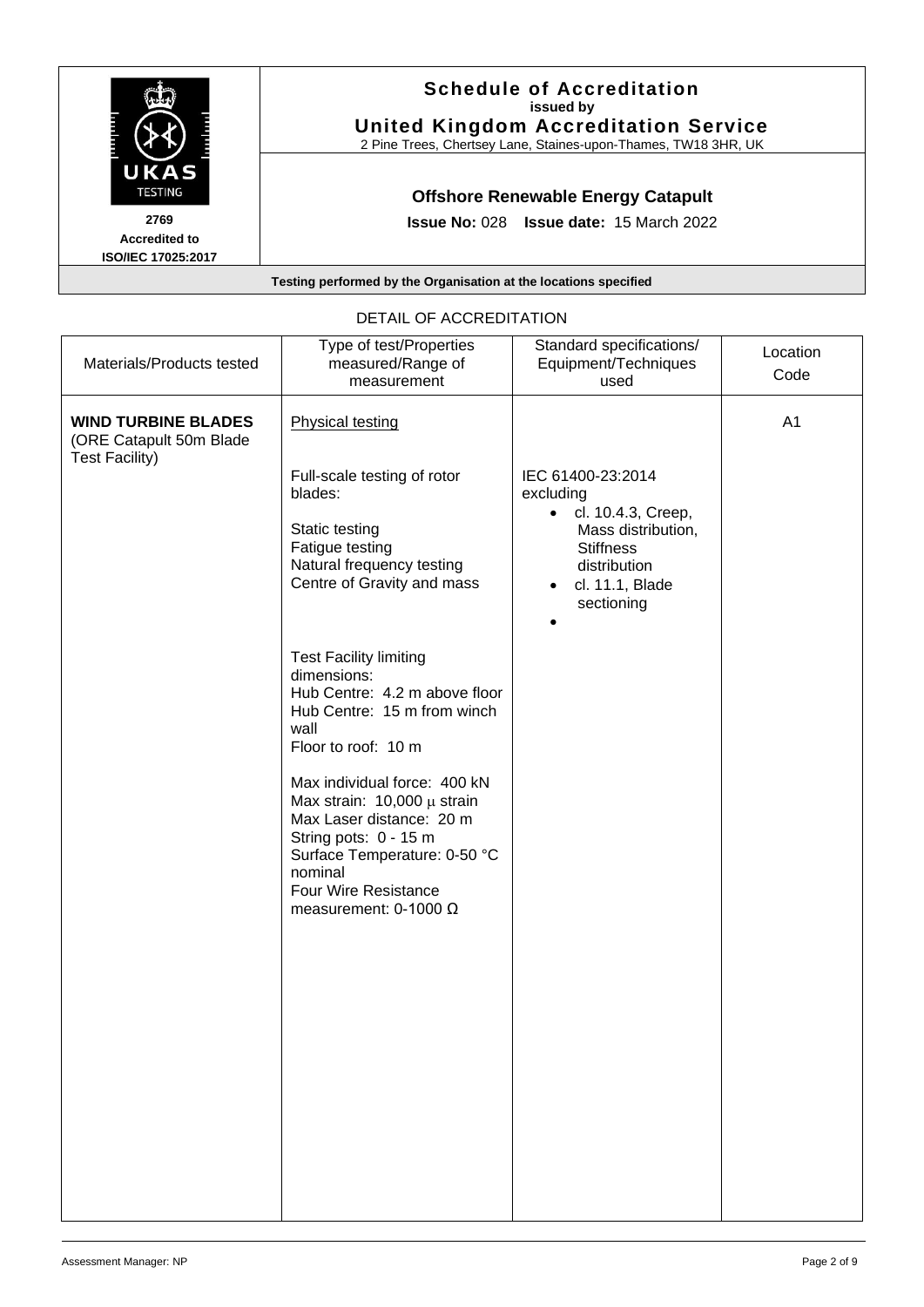|                                                                  | <b>Schedule of Accreditation</b><br>issued by<br><b>United Kingdom Accreditation Service</b><br>2 Pine Trees, Chertsey Lane, Staines-upon-Thames, TW18 3HR, UK |
|------------------------------------------------------------------|----------------------------------------------------------------------------------------------------------------------------------------------------------------|
| UKAS<br><b>TESTING</b>                                           | <b>Offshore Renewable Energy Catapult</b>                                                                                                                      |
| 2769<br><b>Accredited to</b><br><b>ISO/IEC 17025:2017</b>        | <b>Issue No: 028 Issue date: 15 March 2022</b>                                                                                                                 |
| Testing performed by the Organisation at the locations specified |                                                                                                                                                                |

| Materials/Products tested                                                       | Type of test/Properties<br>measured/Range of<br>measurement                                                                                                                                                                                                                                                                                                                                                                                                                                                                                                                                                                                                                                                 | Standard specifications/<br>Equipment/Techniques<br>used                                                                                                                                                             | Location<br>Code |
|---------------------------------------------------------------------------------|-------------------------------------------------------------------------------------------------------------------------------------------------------------------------------------------------------------------------------------------------------------------------------------------------------------------------------------------------------------------------------------------------------------------------------------------------------------------------------------------------------------------------------------------------------------------------------------------------------------------------------------------------------------------------------------------------------------|----------------------------------------------------------------------------------------------------------------------------------------------------------------------------------------------------------------------|------------------|
| <b>WIND TURBINE BLADES</b><br>(ORE Catapult 100m Blade<br><b>Test Facility)</b> | <b>Physical testing</b><br>Full-scale testing of rotor<br>blades:<br>Static testing<br>Fatigue testing<br>Natural frequency testing<br>Centre of Gravity and mass<br><b>Torsional Stiffness</b><br><b>Test Facility limiting</b><br>dimensions:<br>Hub Centre 1: 3.75 m above<br>floor<br>Hub Centre1: 8.1 to 35.7 m<br>from winches<br>Hub Centre 2: 10 m above<br>floor<br>Hub Centre2: 8.1 to 35.7 m<br>from winches<br>Floor to roof: 25 m<br>Max individual force: 600 kN<br>Max strain: 10,000 µ strain<br>Max Laser distance: 24 m<br>Optical tracking distance<br>Range 100 m CMC 16.4 mm<br>Surface Temperature: 0-50 °C<br>nominal<br><b>Four Wire Resistance</b><br>measurement: $0-1000 \Omega$ | IEC 61400-23:2014<br>excluding<br>cl. 10.4.3, Creep,<br>٠<br>Mass<br>distribution,<br><b>Stiffness</b><br>distribution<br>cl. 11.1, Blade<br>sectioning<br>PR22050 Torsional<br>stiffness blade testing<br>procedure | A2               |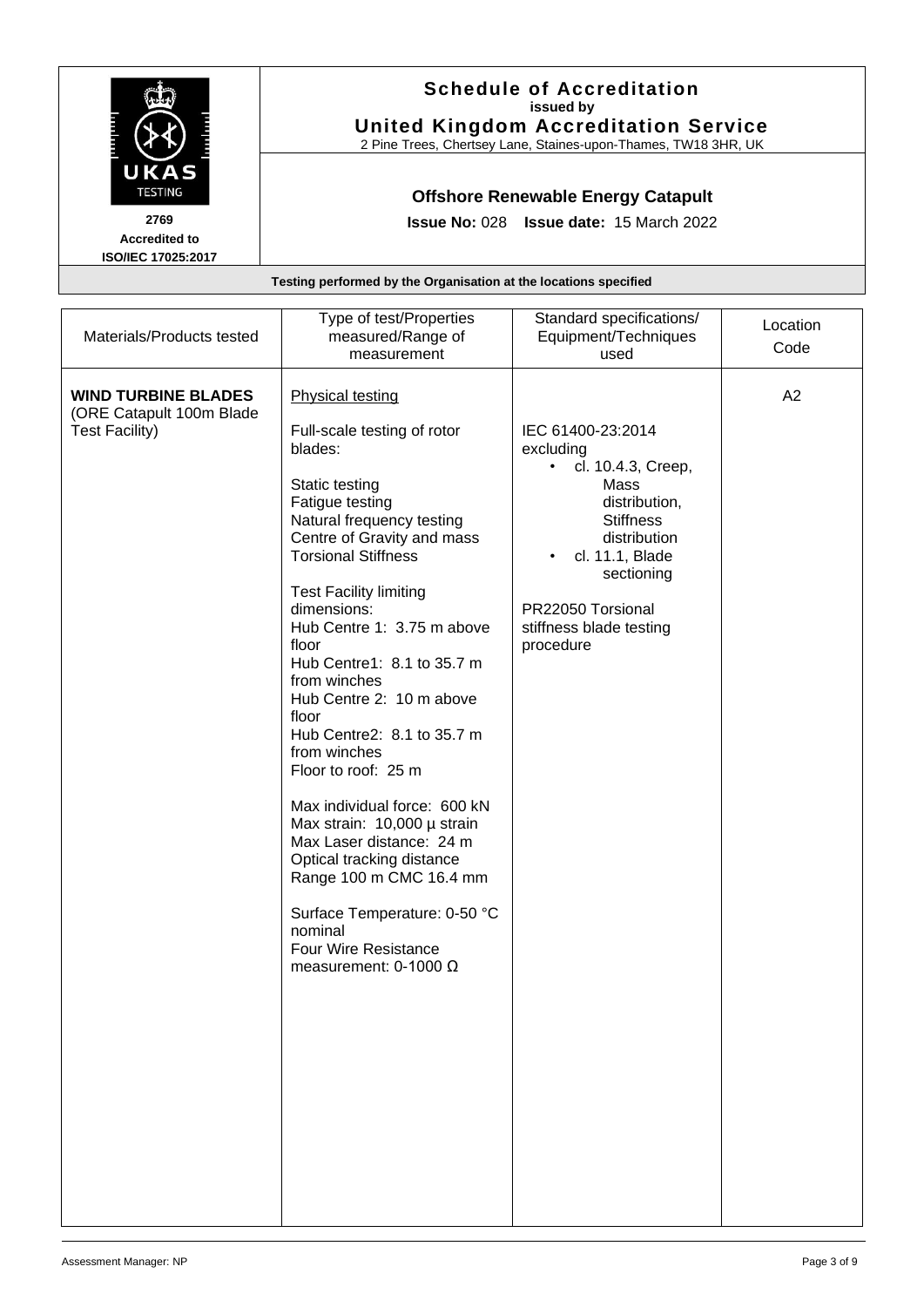|                                                    | <b>Schedule of Accreditation</b><br>issued by<br><b>United Kingdom Accreditation Service</b><br>2 Pine Trees, Chertsey Lane, Staines-upon-Thames, TW18 3HR, UK |
|----------------------------------------------------|----------------------------------------------------------------------------------------------------------------------------------------------------------------|
| UKAS<br><b>TESTING</b>                             | <b>Offshore Renewable Energy Catapult</b>                                                                                                                      |
| 2769<br><b>Accredited to</b><br>ISO/IEC 17025:2017 | <b>Issue No: 028 Issue date: 15 March 2022</b>                                                                                                                 |
|                                                    | Testing performed by the Organisation at the locations specified                                                                                               |

| Materials/Products tested                                                                                          | Type of test/Properties<br>measured/Range of<br>measurement  | Standard specifications/<br>Equipment/Techniques<br>used                                                                                                                                                                | Location<br>Code |
|--------------------------------------------------------------------------------------------------------------------|--------------------------------------------------------------|-------------------------------------------------------------------------------------------------------------------------------------------------------------------------------------------------------------------------|------------------|
| <b>Leading Edge Protection</b><br><b>Systems</b>                                                                   | Liquid Impingement testing /<br><b>Blade Erosion Testing</b> | In-house procedure<br>PR 38001                                                                                                                                                                                          | $\mathsf C$      |
| (Blade Erosion Test Rig)                                                                                           |                                                              | (Procedure based on the<br>testing methods in<br>ASTM G73 (2012)<br>and the reporting<br>requirements in<br>DNVGL-RP 0171 (2018))                                                                                       |                  |
| <b>Power Cables</b><br>1 kV to 30kV (IEC 60502-2)<br>30 kV to 150 kV (IEC 60840)<br>150 kV to 500 kV<br>(IEC62067) | Partial Discharge (PD)                                       | IEC 60885-3, 2.4.1<br>IEC 60502-2:2014, 18.2.5<br>IEC 60840:2020, 12.4.4<br>BS 6622, 17.5<br>BS 7835, 18.5<br>IEC 60502-4:2010,<br>Table 4<br>IEC 61442: 2005, cl 7<br>IEC 62067:2011, 12.4.4<br>IEC 63026:2019, 12.5.3 | B                |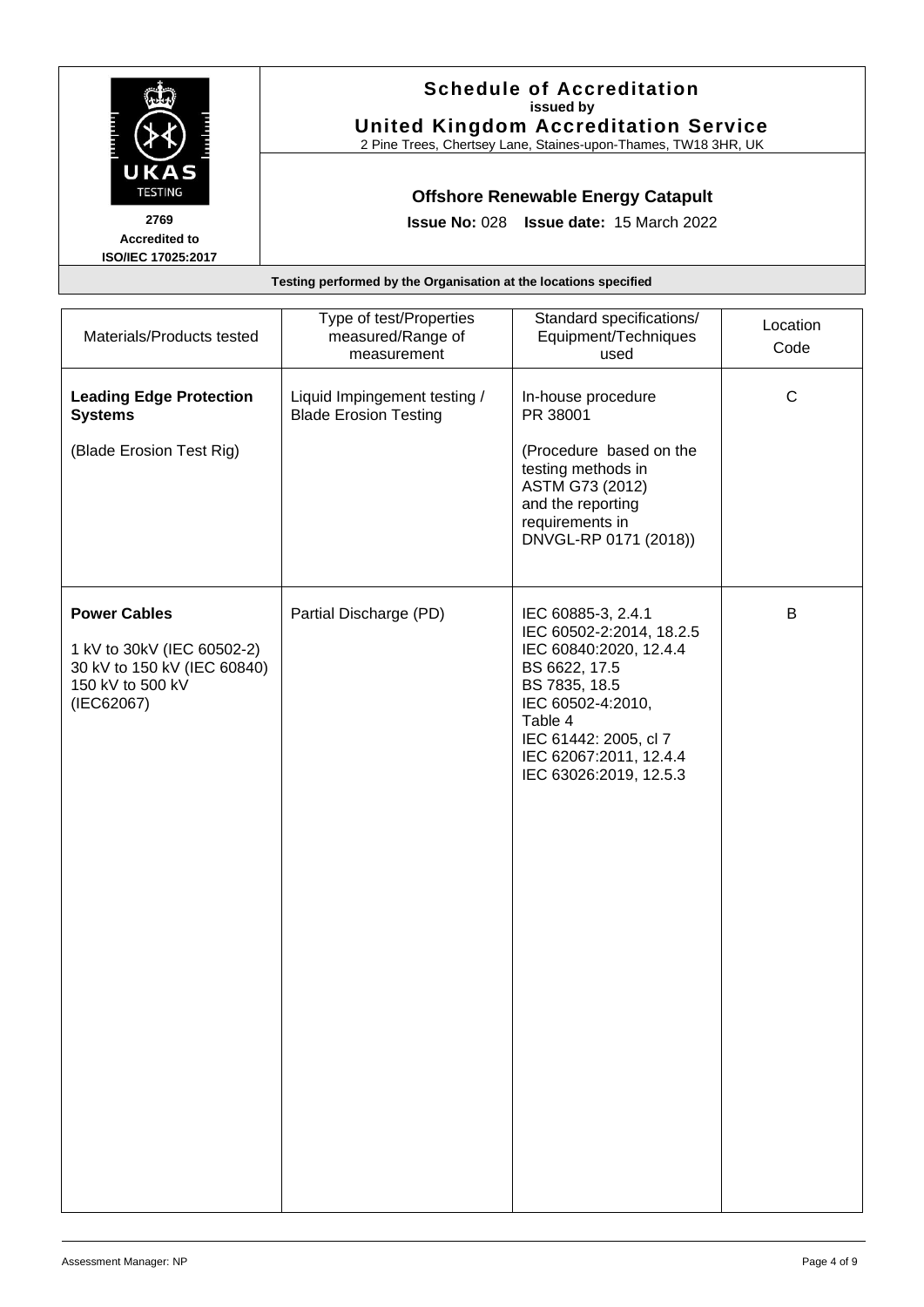

**Accredited to ISO/IEC 17025:2017**

#### **Schedule of Accreditation issued by United Kingdom Accreditation Service**

2 Pine Trees, Chertsey Lane, Staines-upon-Thames, TW18 3HR, UK

## **Offshore Renewable Energy Catapult**

**Issue No:** 028 **Issue date:** 15 March 2022

**Testing performed by the Organisation at the locations specified**

| Materials/Products tested       | Type of test/Properties<br>measured/Range of<br>measurement | Standard specifications/<br>Equipment/Techniques<br>used                                                                                                                                                                                                                       | Location<br>Code |
|---------------------------------|-------------------------------------------------------------|--------------------------------------------------------------------------------------------------------------------------------------------------------------------------------------------------------------------------------------------------------------------------------|------------------|
| <b>Power Cables (continued)</b> | <b>Tan Delta</b>                                            | IEC 60502-2:2014,18.2.6<br>IEC 60840:2020, 12.4.5<br>BS 6622:2007, 20.4 and<br>20.5<br>BS 7835:2007, 21.4 and<br>21.5<br>BS 7870-2:2011, 3.11.1,<br>and 3.11.3.1<br>IEC 62067:2011, 12.4.5<br>IEC 63026:2019, 12.5.4                                                           | B                |
|                                 | Heat cycle                                                  | IEC 60502-2:2014,18.2.7<br>IEC 60840:2020, 13.3.2.4<br>BS 6622:2007, 20.6<br>BS 7835:2007, 21.6<br>BS 7870-2, 2011, 3.8                                                                                                                                                        | B                |
|                                 | Heat cycle voltage test                                     | IEC 60840:2020, 12.4.6<br>IEC 60840:2020, 13.2.4<br>IEC 60502-4:2010,<br>Table 4<br>IEC 61442:2005, cl 9<br>IEC 62067:2011, 12.4.6<br>IEC 63026:2019, 12.5.5                                                                                                                   | B                |
|                                 | Impulse testing                                             | IEC 60230:2002<br>IEC 60502-2:2014,18.2.8<br>IEC 60840:2020, 12.4.7<br>IEC 60840:2020, 13.2.5<br>BS 6622:2007, 20.7<br>BS 7835:2007, 21.7<br>BS 7870-2:2011, 3.2.4<br>IEC 60502-4:2010,<br>Table 4<br>IEC 61442:2005, cl 6<br>IEC 62067:2011, 12.4.7<br>IEC 63026:2019, 12.5.6 | B                |
|                                 | <b>HVAC</b>                                                 | IEC 60502-2:2014,18.2.8<br>and 18.2.9<br>IEC 60840:2020, 12.4.7<br>BS 6622:2007, 20.8<br>BS 7835:2007, 21.8 and<br>19.18.1<br>BS 7870-2:2011, 3.2.5<br>IEC 60502-4:2010,<br>Table 4<br>IEC 61442:2005, cl 4                                                                    | B                |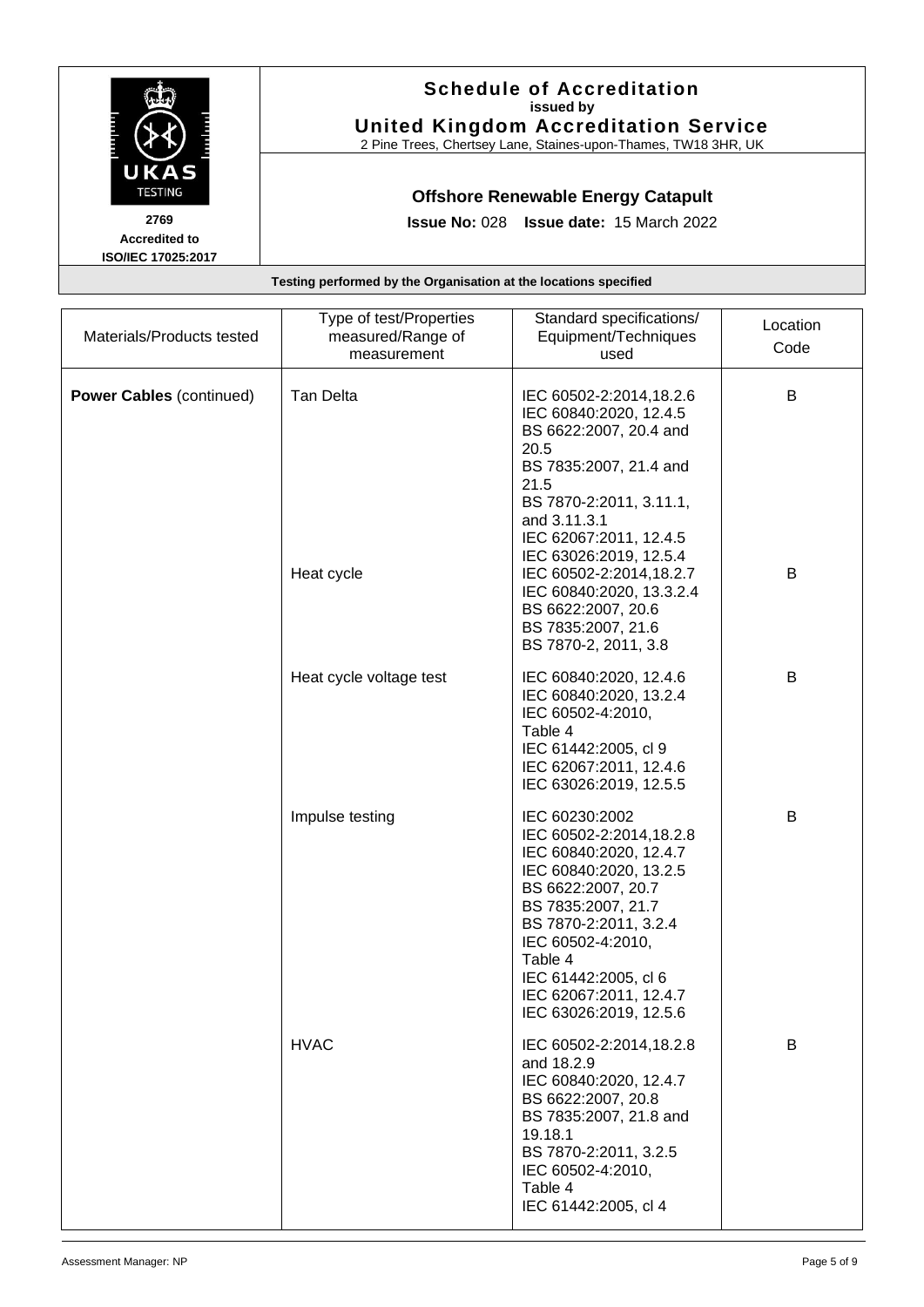

**Accredited to ISO/IEC 17025:2017**

#### **Schedule of Accreditation issued by United Kingdom Accreditation Service**

2 Pine Trees, Chertsey Lane, Staines-upon-Thames, TW18 3HR, UK

### **Offshore Renewable Energy Catapult**

**Issue No:** 028 **Issue date:** 15 March 2022

Materials/Products tested Type of test/Properties measured/Range of measurement Standard specifications/ Equipment/Techniques used Location Code **Power Cables** (continued) | Resistivity of semiconducting screens IEC 60502-2:2014, 18.2.10 IEC 62067:2011, 12.4.9 B IEC 63026:2019, 12.5.8 IEC 60840:2020, 12.4.9 Tests on Outer protection of Joints IEC 62067:2011 Annex G IEC 60840:2020 Annex H B Pressure test at high temperature  $\parallel$  IEC 60502-2:2014, 19.9 IEC 60840:2020, 12.5.7 IEC 62067:2011, 12.5.6 B Check cable construction **IEC 60502-2:2014** 17.4-17.6, 19.2-19.4 IEC 60840:2020 10.4-10.7, 12.5.2 IEC 62067:2011 10.4-10.7, 12.5.1 B Cable insulation: Mechanical tests - shrinkage test for insulations IEC 60502-2:2014, 19.18 IEC 60840:2020, 12.5.17 IEC 63026:2019, 12.7.12 B Mechanical tests – shrinkage test for sheaths IEC 60502-2:2014, 19.22 IEC 60840:2020, 12.5.18 IEC 63026:2019, 12.7.15 B Determining the mechanical properties of insulation before and after ageing. IEC 60502-2:2014, 19.5 IEC 60840:2020, 12.5.3 IEC 62067:2011, 12.5.2 B Cable sheath: Determining the mechanical properties of oversheaths before and after ageing. IEC 60502-2:2014, 19.6 IEC 60840:2020, 12.5.4 IEC 62067:2011, 12.5.3 B Cables and accessories: Ageing tests on pieces of complete cable to check compatibility of materials. IEC 60502-2:2014, 19.7 IEC 60840:2020, 12.5.5 IEC 62067:2011, 12.5.4 B Cables and accessories: Visual inspection IEC 60840:2020, 12.4.8 IEC 62067:2011, 12.4.8 Cables and accessories: Handling test on repair joints. CIGRE TB 623:2015, 6.8 A2 Cables and accessories: Tensile test on repair joints. CIGRE TB 623:2015, 5.5 IEC 63026:2019; 12.4.3 A1

**Testing performed by the Organisation at the locations specified**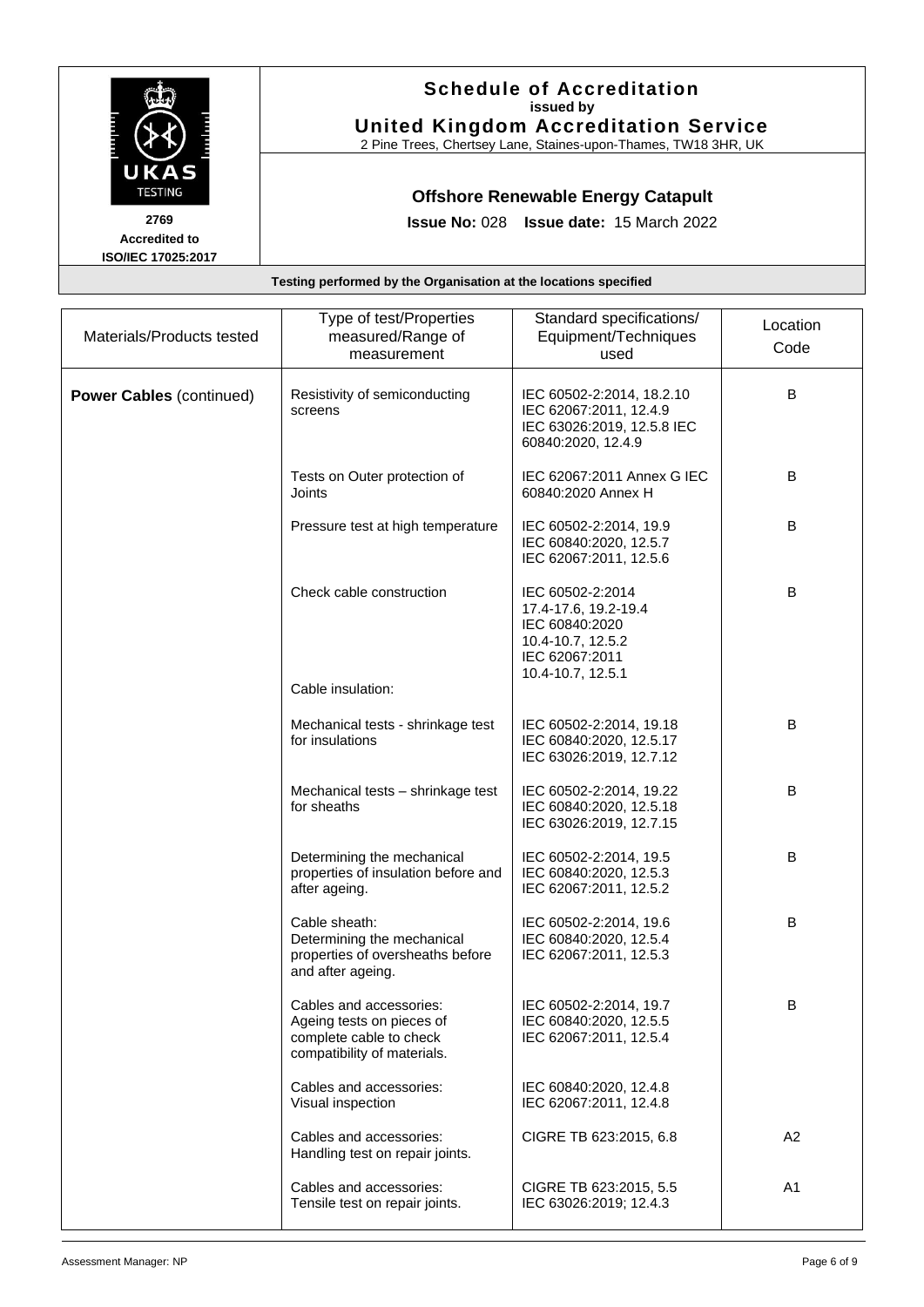|                                                           | <b>Schedule of Accreditation</b><br>issued by<br><b>United Kingdom Accreditation Service</b><br>2 Pine Trees, Chertsey Lane, Staines-upon-Thames, TW18 3HR, UK |
|-----------------------------------------------------------|----------------------------------------------------------------------------------------------------------------------------------------------------------------|
| UKAS<br><b>TESTING</b>                                    | <b>Offshore Renewable Energy Catapult</b>                                                                                                                      |
| 2769<br><b>Accredited to</b><br><b>ISO/IEC 17025:2017</b> | <b>Issue No: 028 Issue date: 15 March 2022</b>                                                                                                                 |
|                                                           | Testing performed by the Organisation at the locations specified                                                                                               |

| Materials/Products tested                                                                                  | Type of test/Properties<br>measured/Range of<br>measurement                                                                                                                                                                                                                                                               | Standard specifications/<br>Equipment/Techniques<br>used                                                                                                                                                      | Location<br>Code |
|------------------------------------------------------------------------------------------------------------|---------------------------------------------------------------------------------------------------------------------------------------------------------------------------------------------------------------------------------------------------------------------------------------------------------------------------|---------------------------------------------------------------------------------------------------------------------------------------------------------------------------------------------------------------|------------------|
| <b>Power Cables (continued)</b>                                                                            | Cable and accessories<br>Longitudinal/Radial Water<br>Penetration (LWP, RWP) Test                                                                                                                                                                                                                                         | CIGRE TB 490, Clause 8.7<br>Including conductor water<br>penetration, metal sheath<br>water penetration, radial water<br>penetration for joints<br>IEC 63026:2019 Clause 12.6<br>Longditudinal/Radial WP test | B                |
| <b>Insulated Bushings for</b><br>alternating voltages above<br>1 kV                                        | Dry or wet PF withstand (up to<br>600 kV)<br>Dry lightning impulse test (up<br>to 400 kV)<br>EMC test (up to 400 kV)<br>Temperature rise test<br>Capacitance and tan delta<br>measurements<br>Partial discharge<br>measurements (up to 600 kV)<br>Test of tap insulation                                                  | BS EN (IEC) 60137 : 2008<br>Clauses<br>8.1<br>8.3<br>8.6<br>8.7<br>9.1<br>9.4<br>9.5                                                                                                                          | В                |
| Power transformers.<br>insulation levels, dielectric<br>tests and external<br>clearances in air            | Full wave lightning impulse<br>test (up to 400 kV)<br>Lightning impulse tests on a<br>neutral terminal                                                                                                                                                                                                                    | BS EN (IEC) 60076-<br>3:2013, Clauses:<br>13.2<br>13.4                                                                                                                                                        | B                |
| Low-voltage switchgear<br>and controlgear<br>assemblies. Power<br>switchgear and<br>controlgear assemblies | Dielectric properties<br>Power-frequency withstand<br>0 to 5000 V 100 mA<br>Impulse withstand voltage<br>0 to 32 kV Lightning Impulse<br>Power Frequency with stand<br>for Insulated enclosures<br>Verification of temperature rise<br>by testing with current.<br>8000 A, 10 °C to 180 °C<br><b>Mechanical Operation</b> | BS EN (IEC) 61439-2:2011<br>BS EN (IEC) 61439-1:2011<br>10.9<br>10.9.2<br>10.9.3<br>10.9.4<br>10.10.2<br>10.13                                                                                                | В                |
| Low-voltage switchgear<br>and controlgear<br>assemblies: Busbar<br>trunking systems<br>(busways)           | Verification of temperature rise<br>by testing                                                                                                                                                                                                                                                                            | BS EN (IEC) 61439-6:2012<br>10.10.2                                                                                                                                                                           | B                |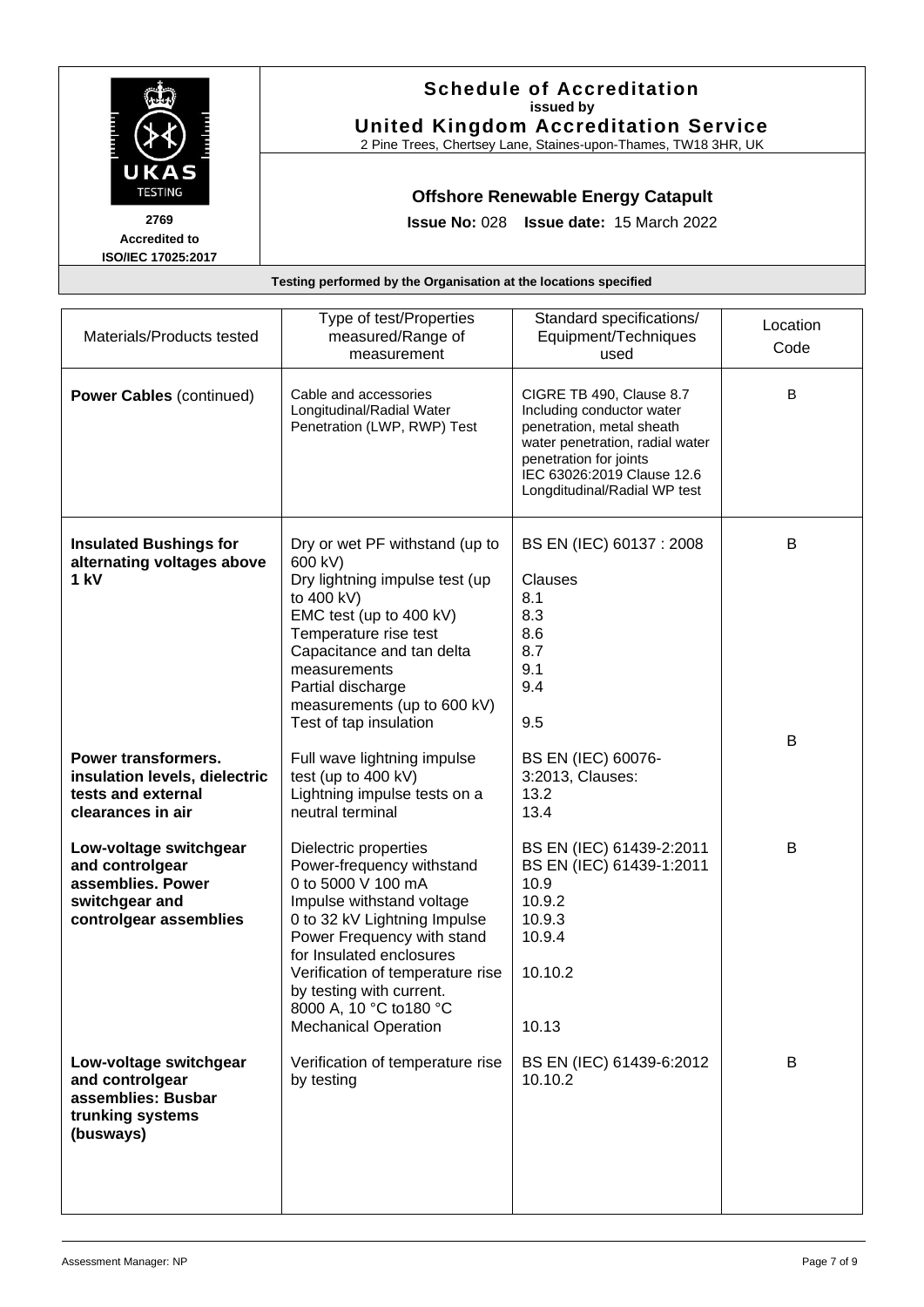|                                                           | <b>Schedule of Accreditation</b><br>issued by<br><b>United Kingdom Accreditation Service</b><br>2 Pine Trees, Chertsey Lane, Staines-upon-Thames, TW18 3HR, UK |
|-----------------------------------------------------------|----------------------------------------------------------------------------------------------------------------------------------------------------------------|
| UKAS<br><b>TESTING</b>                                    | <b>Offshore Renewable Energy Catapult</b>                                                                                                                      |
| 2769<br><b>Accredited to</b><br><b>ISO/IEC 17025:2017</b> | Issue No: 028 Issue date: 15 March 2022                                                                                                                        |
|                                                           | Testing performed by the Organisation at the locations specified                                                                                               |

| Materials/Products tested                  | Type of test/Properties<br>measured/Range of<br>measurement                                                                                                                                                                                                                                       | Standard specifications/<br>Equipment/Techniques<br>used                                                                                                                                                                                                                           | Location<br>Code |
|--------------------------------------------|---------------------------------------------------------------------------------------------------------------------------------------------------------------------------------------------------------------------------------------------------------------------------------------------------|------------------------------------------------------------------------------------------------------------------------------------------------------------------------------------------------------------------------------------------------------------------------------------|------------------|
| High-voltage switchgear<br>and controlgear |                                                                                                                                                                                                                                                                                                   | IEC62271-1: Edition 1.1<br>2011<br>IEC 62271-100 Edition 2.1<br>2012<br>IEC 62271-102 Edition 1.2<br>2013<br>IEC 62271-103 Edition 1.0<br>2011<br>IEC 62271-200 Edition 2.0<br>2011<br>IEC 62271-201 Edition 1.0<br>2006                                                           | B                |
|                                            | Dielectric tests<br>Wet and dry tests<br>Power frequency voltage tests<br>AC voltage 0 kV to 600 kV<br>Lightning impulse voltage tests<br>0 kV to 400 kV<br>Measurements of the<br>resistance of<br>Circuits 0 mW to 200 mW,<br>0 A to 200 A<br>Temperature-rise tests<br>8000 A, 10 °C to 180 °C | Clause 6.2<br>Clause 6.2.6.1 (IEC 60060-<br>1 Edition 3 2010-09)<br>Clause 6.2.6.2<br>(IEC 60060-1 Edition 3<br>2010-09<br>lightning impulse)<br>Clause 6.4<br>Clause 6.5                                                                                                          |                  |
| <b>Cables</b>                              | Conditioning<br>- PF withstand<br>- wetting for 500 hr<br>Ageing<br>- 50 Hz for 17500 hr and<br>- 500 Hz for 3000 hr<br>Ageing assessment<br>- Power frequency voltage<br>step test                                                                                                               | BS 7870-2: 2011<br>Clause 5.4.15 Harmionised<br>long duration test<br>- 5.4.15.3.2 Conditioning<br>- 5.4.15.3.3 Ageing<br>procedure (50 Hz ageing)<br>- 5.4.15.3.4 Ageing<br>assessment (step<br>breakdown test)<br>Clause 5.4.8 Test of<br>resistance to water (500 Hz<br>ageing) | B                |